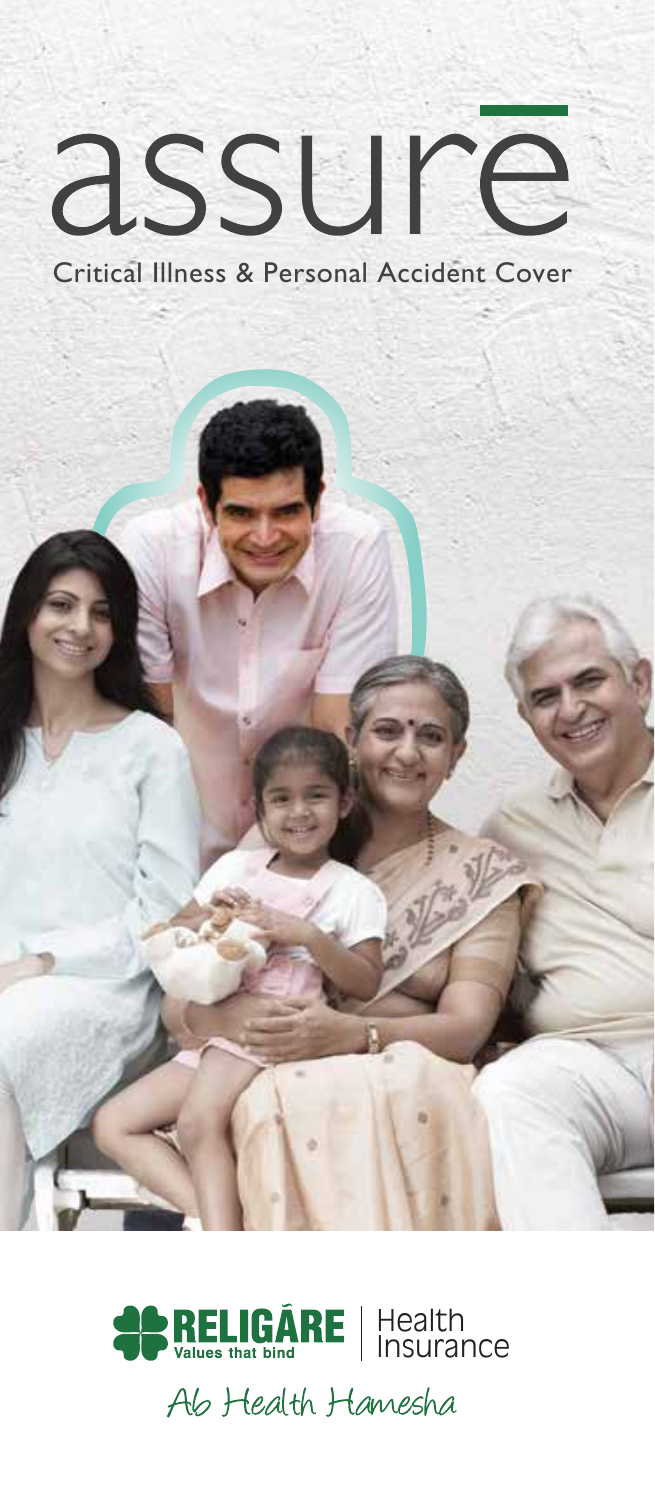## Assurance. When You Need It The Most.

Gone are the days when Critical Illnesses were seldom heard of. Today's changing lifestyle has put us at greater risk; and as much as we would want to ignore it, it has become commonplace.

At Religare Health Insurance, we don't want a sudden unexpected bend to burn a hole in your pocket of hard earned savings. Neither do we want your world to come crushing down due to lack of sufficient finances.

Which is why, we have designed assure - a comprehensive cover for as many as 20 Critical Illnesses along with Personal Accident cover, to take care and offer total peace of mind for you and your loved ones. You get a lump-sum benefit to pay off expenses as you deem appropriate.

## Our Philosophy

Life's uncertainties are inevitable. And that's the case with health too. No one can assure you that you will always be in the pink of health.

We can, however, assure you that while you are unwell, we'll stand by you and your family so that you can be totally worry-free. With assure by your side, you can rest all your financial worries, responsibilities and liabilities with us.

With us as your health insurer, it is truly Ab Health Hameshal

## assure - No more worrying in life!

In addition to Critical Illness & Personal Accident coverage, we believe you deserve distinct benefits for choosing  $assur\overline{e}$ , and they come your way in the form of certain thoughtfully designed product and service features:

- Flexible Sum Insured options
- Lump sum payment of Sum Insured
- Hassle free claim settlement directly by the company
- 20 major critical illness covered
- Permanent Total Disability Cover in addition to Accidental Death
- Zero day survival period
- Child Education Cover to ensure complete family security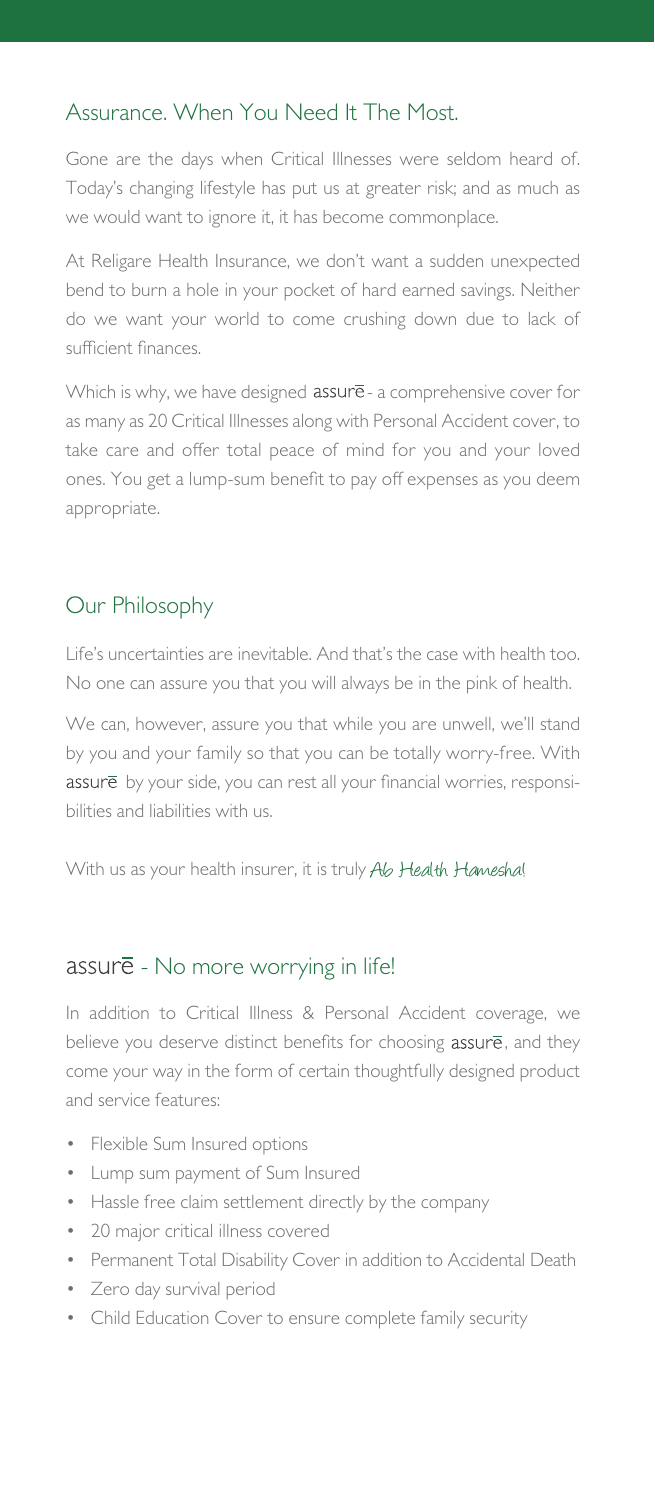# assure Highlights

- 
- Personal Accident Second Opinion
- 
- 20 Critical Illnesses Annual Health Check-up
	-
- Tax Benefit Child Education Cover

## Comprehensive Coverage, Assured!

#### Critical Illness, Surgical Procedures, Medical Events – We cover them all

While an indemnity health cover is a reimbursement plan, critical illness cover is a benefit plan where you get a lump sum amount when diagnosed or operated for any of the below specified critical illness.

- 1. Cancer
- 2. End Stage Renal Failure
- 3. Multiple Sclerosis
- 4. Benign Brain Tumor
- 5. Motor Neurone Disorder
- 6. End Stage Lung Disease
- 7. Major Organ Transplant
- 8. Heart Valve Replacement
- 9. Coronary Artery Bypass Graft
- 10. Stroke
- 11. Paralysis
- 12. Myocardial Infarction
- 13. Major Burns
- 14. Coma
- 15. Blindness
- 16. Parkinson's Disease before the age of 50 years
- 17. Alzheimer's Disease before the age of 50 years
- 18. End Stage Liver Disease
- 19. Bacterial Meningitis
- 20. Aplastic Anemia

#### Personal Accident Cover

Our assurance towards your family's wellbeing and financial independence! We will pay a lump sum amount equal to the Sum Insured in the event of Accidental Death or Permanent Total Disablement of the insured.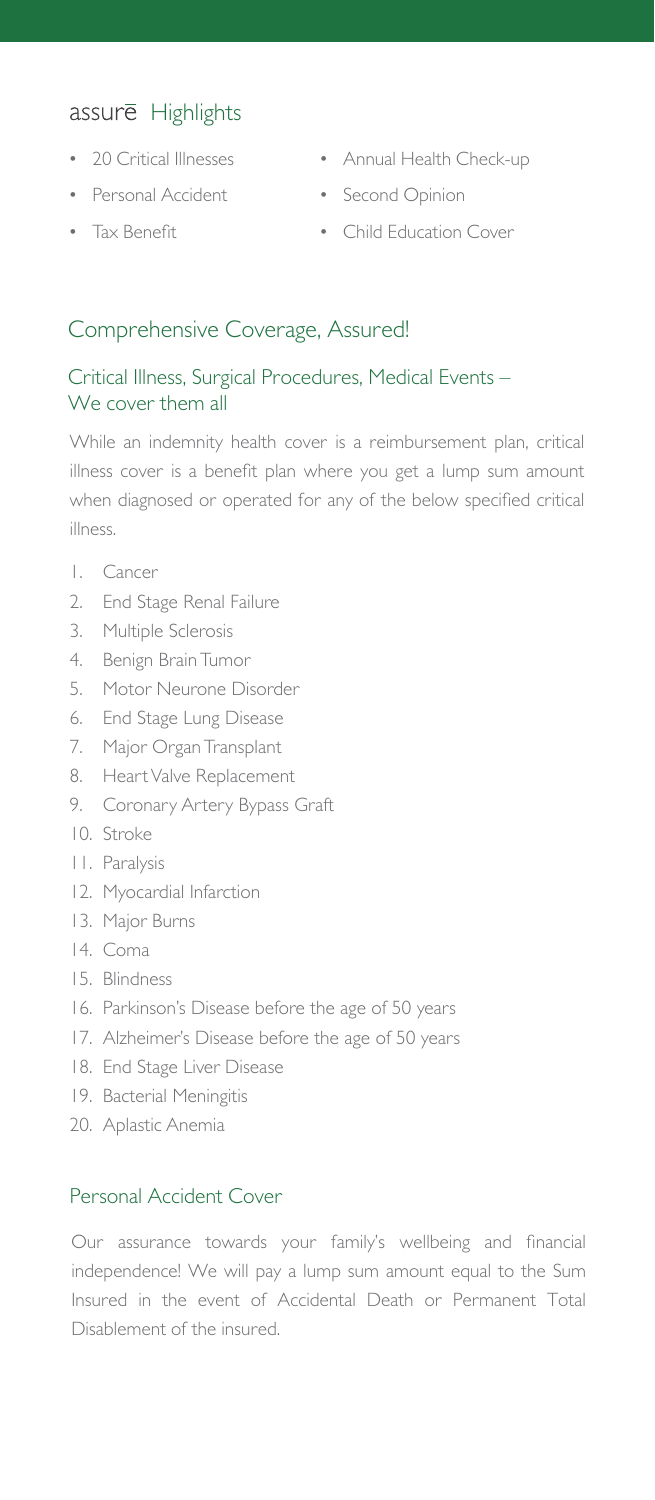## Child Education Benefit

Our assurance comes with no boundaries! No matter what, your children won't need to compromise. In case you ever suffer from any of the specified Critical Illnesses or unfortunate accident leading to death or permanent total disablement, we pay an additional lump sum amount (10% of the Sum Insured) towards the education of your children.

# assure and Morel

We are committed to your healthcare needs. Your total well-being is our concern. So we go that extra mile for you.

#### Health Check-up

Our concern is your good health. This we make sure by providing a health check-up, once in a policy year, for you to stay healthy….hamesha.

#### Entitlement to Second Opinion

If you are suffering with a critical illness and wish to get a second opinion of an expert/doctor, we arrange one for you, at no extra cost.

#### You can review your decision

Our policies come with a free-look period of 15 days from the date of receipt of policy. Hence, if you find it unsuitable, you can cancel and return the policy to us.

#### Enjoy Tax Benefit

You can avail of a tax benefit on the premiums you pay towards your health insurance, as per the prevailing tax laws of the Income Tax Act, 1961 (u/s 80D).

## Plan Options

| Sum Insured (in Rs.)                                                        | 5 Lacs, 10 Lacs, 15 Lacs, 20 Lacs,<br>30 Lacs, 50 Lacs, 75 Lacs & 1 Cr. |  |
|-----------------------------------------------------------------------------|-------------------------------------------------------------------------|--|
| No. of Critical<br>Illness covered                                          | 20                                                                      |  |
| Critical Illness. Medical<br>Events and Surgical<br>Procedures              | 100 % of Sum Insured                                                    |  |
| Personal Accident<br>(Accidental Death &<br>Permanent Total<br>Disablement) | 100 % of Sum Insured                                                    |  |
| Child Education Cover                                                       | 10% of Sum Insured                                                      |  |
| Health Check-up                                                             | Yes                                                                     |  |
| Second Opinion                                                              | Yes                                                                     |  |

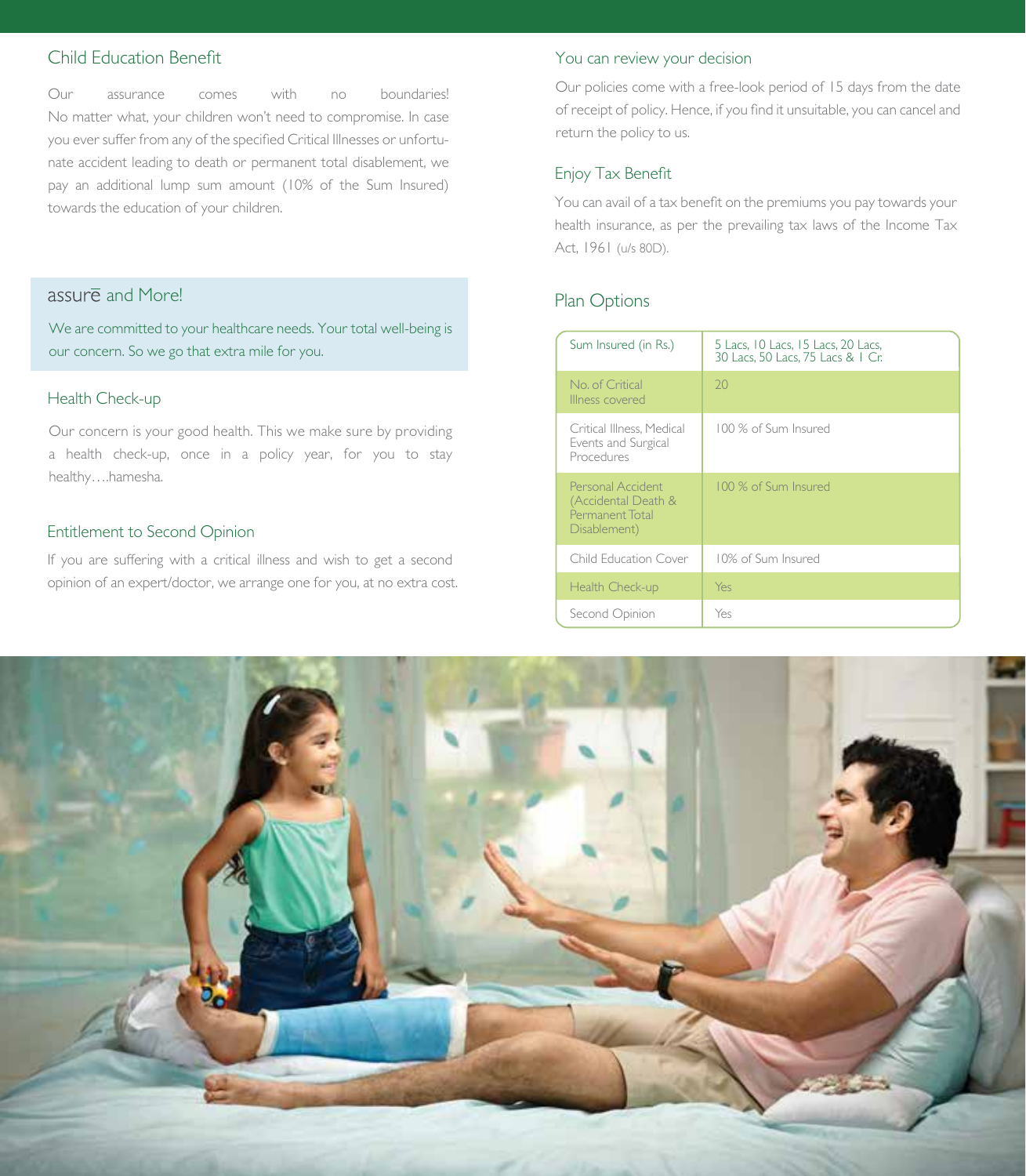# Policy Terms

| Minimum Entry Age     | 18 years                                                |  |
|-----------------------|---------------------------------------------------------|--|
| Maximum Entry Age     | 65 years                                                |  |
| <b>Waiting Period</b> | 90 days (except personal accident)                      |  |
| Grace Period          | 30 days from the date of expiry to renew<br>the policy. |  |
| Policy Tenure         | I year / 2 years / 3 years                              |  |

## Claim Settlement

#### File your claim directly with us!

We believe in the old adage, "The proof of the pudding is in the eating." So we back up our promise with an enduringly simple claims procedure, which involves just you and us. All you need to do is notify us immediately about the claim. Call us directly, send us the specified documents and we'll process your claim.

Since you interact directly with us, we can be doubly sure that you are satisfied. And when you are satisfied, we feel satisfied too.

Points to remember:

- Claim under Critical Illness, Accidental Death & Permanent Total Disablement are mutually exclusive. Policy shall discontinue in case claim is admissible under any of these benefits with the company.
- Claims would be processed on a fixed payout basis for Critical Illness, Personal Accident and Child Education Benefit.

# Pre - Policy Medical Check-up

We would like you to undergo certain medical tests (as per the following grid) that will enable us to get a better understanding of your current and future health needs, and help us in ensuring your sustained good health. The cost of these tests will be borne by us if your proposal is accepted.

| Age / Sum Insured   Up to 10 Lacs |      | Above 10 Lacs |
|-----------------------------------|------|---------------|
| Up to 45 years                    | - No | Yes           |
| 46 years and above Yes            |      | Yes           |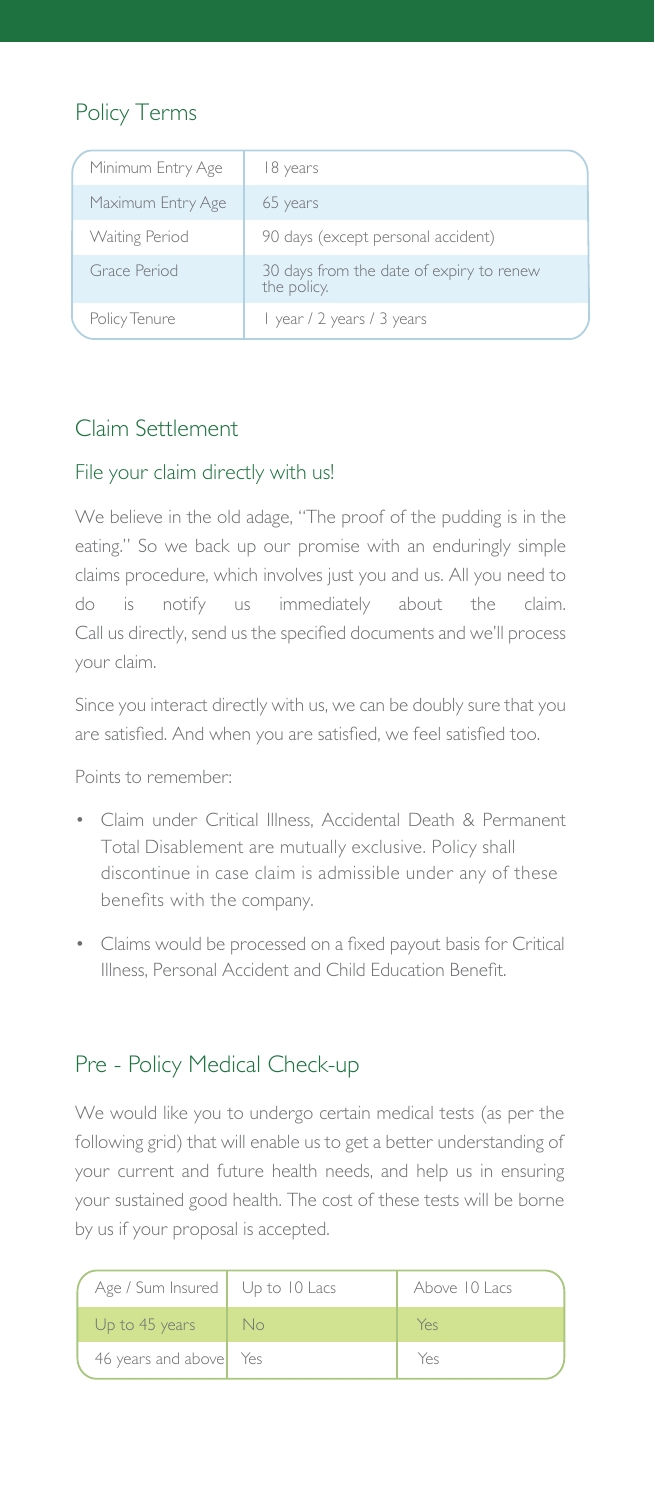# What is not covered ?

- Any pre-existing illness
- Any diagnosis of diseases / undergoing of surgery / occurrence of event, whose signs or symptoms first occur within 90 days of Policy Period Start date
- Expenses attributable to self-inflicted injury (resulting from suicide, attempted suicide)
- Expenses arising out of or attributable to alcohol or drug use / misuse / abuse
- Medical expenses incurred for treatment of AIDS
- Treatment arising from or traceable to pregnancy and childbirth, miscarriage, abortion and its consequences
- Congenital disease
- War, riot, strike, nuclear weapons induced hospitalisation

This is only an indicative list. For complete list log on to www.religarehealthinsurance.com

# Religare Health Insurance Company Limited

Religare Health Insurance Company Limited is a specialist health insurer engaged in the distribution & servicing of health insurance products. Religare Health Insurance is promoted by Religare Enterprises Limited, a leading diversified financial services group based out of India; its other shareholders are Union Bank of India & Corporation Bank.

Religare is promoted by the founders of Fortis Healthcare, which owns or manages 54 healthcare facilities in India, Dubai & Mauritius; SRL Diagnostics, India's largest diagnostics company with 306 networking laboratories, 6900 collection points and presence in Dubai, Sri Lanka & Nepal and the Fortis Healthworld chain of pharmacy and wellness stores.

Our expertise in the spectrum of financial services, healthcare delivery and preventive health solutions, coupled with a robust distribution model, offers us a unique edge to deliver and excel in a business environment that is driven by serviceability & scale.